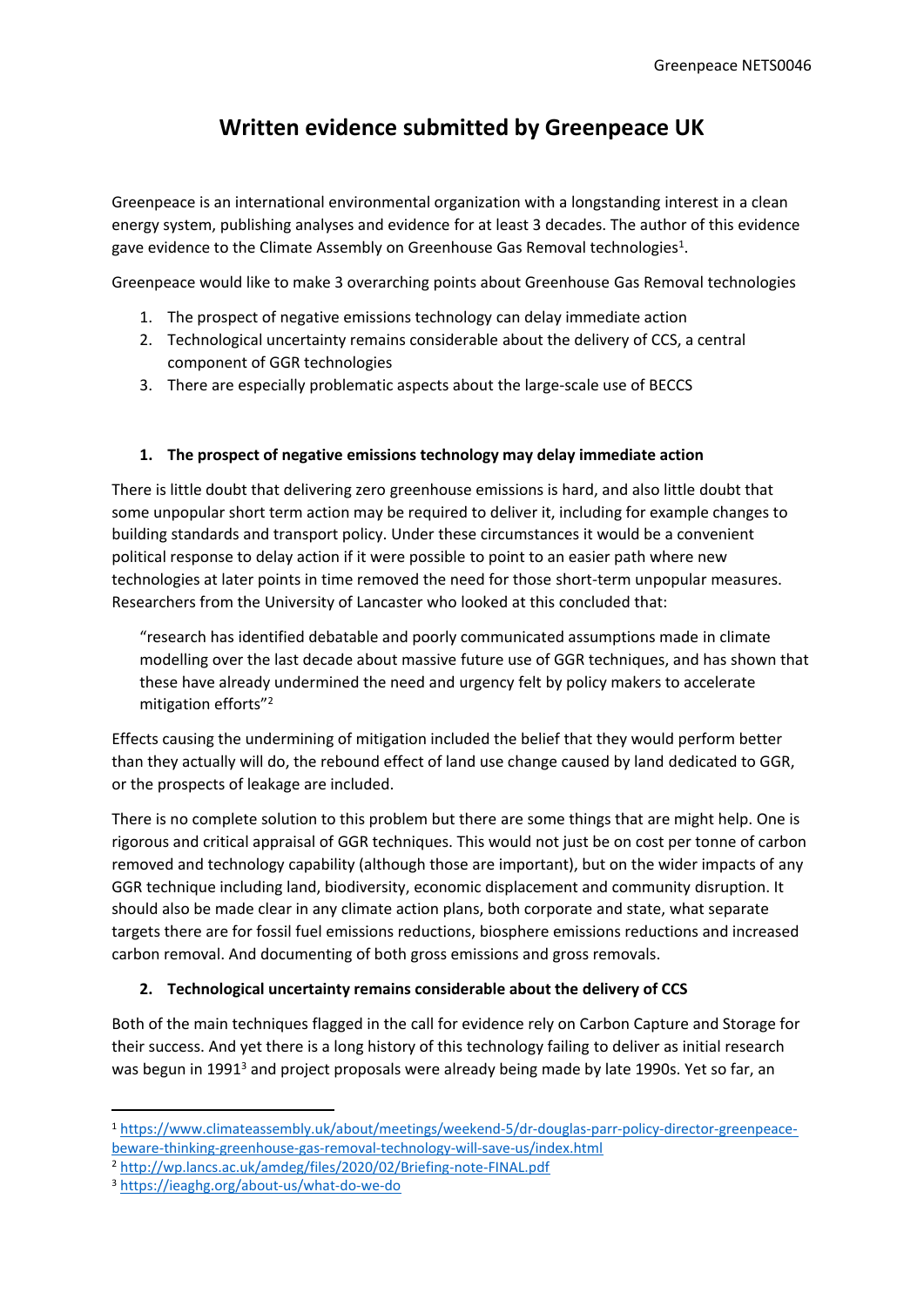unambiguously successful project has not materialised despite much fanfare and many billions being thrown at the technology across the world.

Even recent CCS projects have thrown up reasons for doubt about their long term, widespread availability. The huge Gorgon gas LNG project in Western Australia is run by Chevron, and as is frequently the case, the extracted natural gas also contains significant percentages of CO2. The proposal was to separate the CO2 and re-bury it. However, although the developer promised to put back at least 80% of the CO2 beginning in 2016, it was actually 2019 before reburial started and the amount sequestered has been a fraction of what was promised. Problems arose from geo chemistry in the sub-sea formation, pipe blockages and risks from fracture in the geological formation. One expert commentator observed that the experience "implies that CO2 storage will be more 'expensive, slow and difficult' than was hoped"<sup>4</sup>

The Al Salah project in Algeria run by BP and Equinor was also supposed to reinject CO2 but was halted after a few years again over fears of formation fracture, and slight ground level lifting. As one expert further explains:

"BP engineers on the project had earlier described the storage geology at In Salah as 'very similar to that of the North Sea', where the company also hopes to develop large CCS projects. We have long been told by specialists in CCS that injection of CO2 into depleted fossil fuel formations held no risks because the geology had already proved itself by retaining the gas or oil for hundreds of millions of years. The experience at In Salah and at Gorgon suggests that this does not provide sufficient security."<sup>5</sup>

It is also worth noting that more broadly that there remains substantial risks associated with reliance on CCS for a climate strategy, and by extension any negative emissions strategy. As Climate Action Network International describe it:

"Despite billions in public support over the past decade, there are 51 largescale CCS projects across the globe, of which 19 are operating and most are pilot-scale projects that demonstrate only a part of CCS (e.g., capture but not storage). … Collectively, currently operational CCS projects (excluding Enhanced Oil Recovery operations) are injecting and storing less than 5 million tonnes of CO2 (MtCO2) per year. The International Energy Agency (IEA), which counts only two large-scale CCS projects operating in the power sector with a combined capture capacity of 2.4 million tonnes of CO2 per year, notes the technology remains well off track to reach the 760 MtCO2 by 2030 and about 2.8 Gt CO2 by 2050 storage rate outlined in IEA's own Sustainable Development Scenario."

And so despite very considerable political and economic support, it has not been possible to deliver CCS at meaningful scale.

## **3. There are especially problematic aspects about the large-scale use of BECCS**

BECCS is the most common 'placeholder' for negative emissions technologies in models of future emissions, despite there never having been even a working prototype. Thus its delivery, cost and practicability remain speculative. In global climate models BECCS is seen to operate at considerable scale. As Carbon Brief describes it<sup>6</sup>

<sup>4</sup> <https://www.carboncommentary.com/blog/2021/7/30/the-struggles-to-make-ccs-work>

<sup>5</sup> <https://www.carboncommentary.com/blog/2021/7/30/the-struggles-to-make-ccs-work>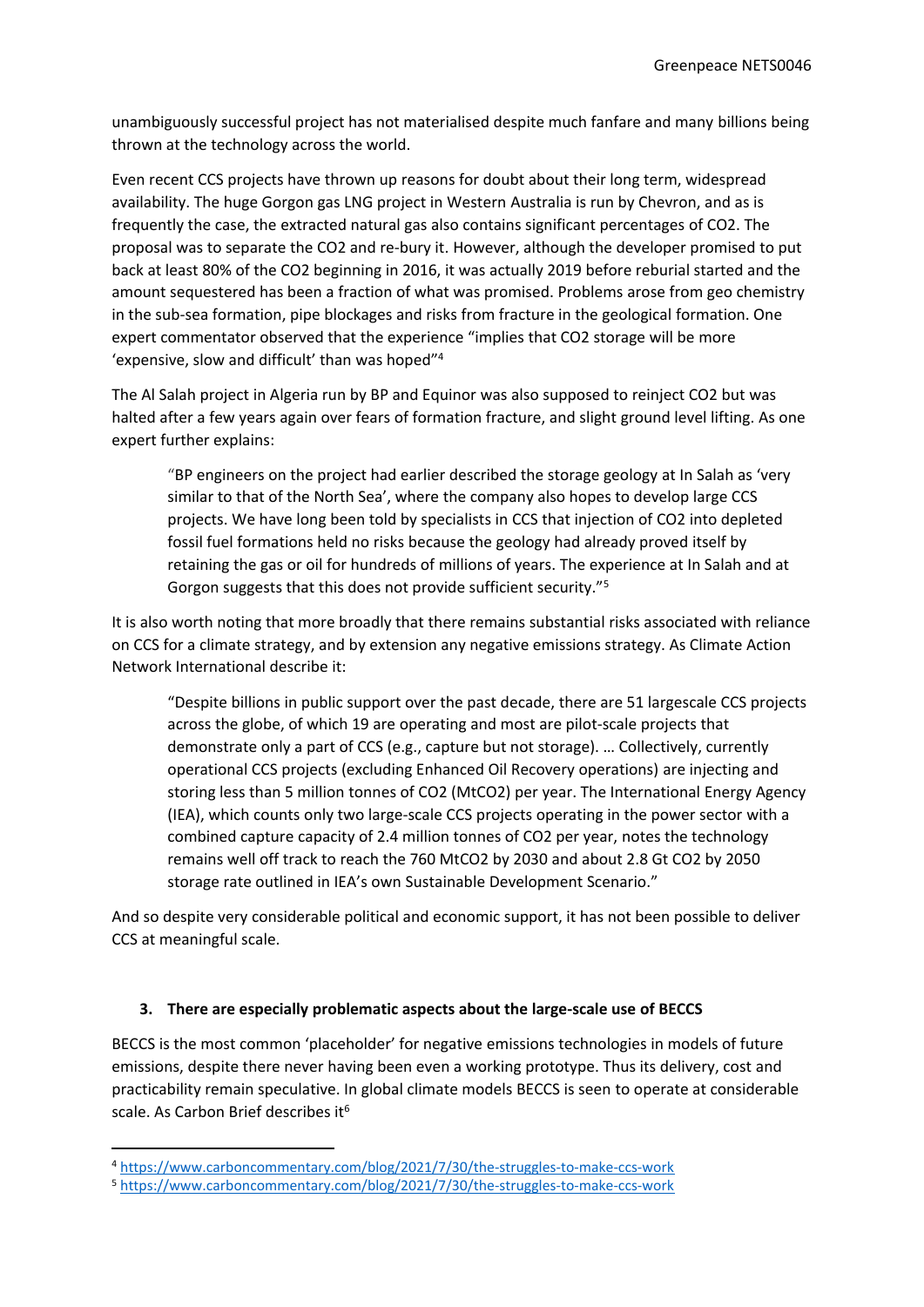"Integrated assessment models (IAMs) that generate energy and emission pathways to limit warming to 1.5C have generally relied on large amounts of [bioenergy](https://www.carbonbrief.org/beccs-the-story-of-climate-changes-saviour-technology) [with](https://www.carbonbrief.org/beccs-the-story-of-climate-changes-saviour-technology) [carbon](https://www.carbonbrief.org/beccs-the-story-of-climate-changes-saviour-technology) [capture](https://www.carbonbrief.org/beccs-the-story-of-climate-changes-saviour-technology) [and](https://www.carbonbrief.org/beccs-the-story-of-climate-changes-saviour-technology) [storage](https://www.carbonbrief.org/beccs-the-story-of-climate-changes-saviour-technology) (BECCS) to provide the required negative emissions. Many deploy BECCS on a massive scale, allocating a land area [up](https://linkinghub.elsevier.com/retrieve/pii/S0959378016303399) [to](https://linkinghub.elsevier.com/retrieve/pii/S0959378016303399) [five](https://linkinghub.elsevier.com/retrieve/pii/S0959378016303399) [times](https://linkinghub.elsevier.com/retrieve/pii/S0959378016303399) the size of India to growing the biomass needed by 2100."

Delivering land at this scale is completely implausible given the need to end habitat destruction and deforestation, whilst in fact needing to dedicate more land to nature to tackle the biodiversity crisis. Even just looking at UK, under the Climate Change Committee's Balanced Net Zero pathway<sup>7</sup>, meeting biomass demand for BECCS would require converting up to 700,000 hectares of UK land (more than four times the size of Greater London) to grow energy crops, in addition to imports. This at a time when UK is looking to onshore more food production and set aside 30% of land area for nature<sup>8</sup>.

Thus BECCS is not a substitute for rapid deep emissions reductions.

Further, BECCS cannot even be assumed to be carbon negative. Burning biomass is not carbon neutral, and some impact on the atmosphere will remain however efficient the capture of carbon emissions at the smokestack of a BECCS plant. This arises for 3 reasons:

- 1. Lifecycle emissions including supply chain emissions in cultivating biomass growth (e.g. fertiliser or pesticide use), processing and transporting wood pellets, including that from soil degradation/damage during harvest. These will not be captured by BECCS plant;
- 2. In the absence of biomass harvesting there is very likely to be carbon sequestration on the land as the ecosystem matures. Thus there is carbon capture on the land when harvesting does not take place that is 'lost' in the event of that harvesting ('foregone sequestration'<sup>9</sup>). This would also occur irrespective of any capture of emissions at smokestack of a BECCS plant.
- 3. Carbon debt, arising from the pulse of carbon from biomass combustion that is not recaptured on the land for many years until by regrowth has taken place. This 'carbon debt' issue has repeatedly been pointed out by European science advisory Councils (EASAC) $10$  who say that most biomass should not be used as substitute renewable fuel to impact atmospheric carbon levels on reasonable timescales:

*"accounting rules and public subsidies have led to an industry that is reducing even further our chances of meeting Paris Agreement targets….*EASAC finds it highly significant that the only scenario with neutral or positive biodiversity impact that has short-term carbon impacts is burning fine woody debris from coniferous forests (typically twigs and low-diameter branches). And even then, JRC state that enough of this material should be left onsite to maintain soil carbon and fertility."

Although these 3<sup>rd</sup> set of emissions would be captured by a BECCS plant the others remain and could be a substantial fraction of the CO2 captured. For these reasons Chatham House has expressed profound scepticism about the role of BECCS<sup>11</sup>.

<sup>6</sup> <https://www.carbonbrief.org/analysis-how-natural-climate-solutions-can-reduce-the-need-for-beccs> <sup>7</sup> <https://www.theccc.org.uk/publication/sixth-carbon-budget/>

<sup>8</sup> <https://www.gov.uk/government/news/pm-commits-to-protect-30-of-uk-land-in-boost-for-biodiversity> <sup>9</sup>[https://www.researchgate.net/publication/271224456\\_The\\_Burning\\_Question\\_Does\\_Forest\\_Bioenergy\\_Red](https://www.researchgate.net/publication/271224456_The_Burning_Question_Does_Forest_Bioenergy_Reduce_Carbon_Emissions_A_Review_of_Common_Misconceptions_about_Forest_Carbon_Accounting)

uce Carbon Emissions A Review of Common Misconceptions about Forest Carbon Accounting

<sup>10</sup> [https://easac.eu/media-room/press-releases/details/easac-welcomes-that-the-jrc-report-strengthens-the](https://easac.eu/media-room/press-releases/details/easac-welcomes-that-the-jrc-report-strengthens-the-case-for-shorter-payback-periods-on-woody-biomass/)[case-for-shorter-payback-periods-on-woody-biomass/](https://easac.eu/media-room/press-releases/details/easac-welcomes-that-the-jrc-report-strengthens-the-case-for-shorter-payback-periods-on-woody-biomass/)

<sup>11</sup> [https://www.chathamhouse.org/2020/01/net-zero-and-beyond-what-role-bioenergy-carbon-capture-and](https://www.chathamhouse.org/2020/01/net-zero-and-beyond-what-role-bioenergy-carbon-capture-and-storage)[storage](https://www.chathamhouse.org/2020/01/net-zero-and-beyond-what-role-bioenergy-carbon-capture-and-storage)